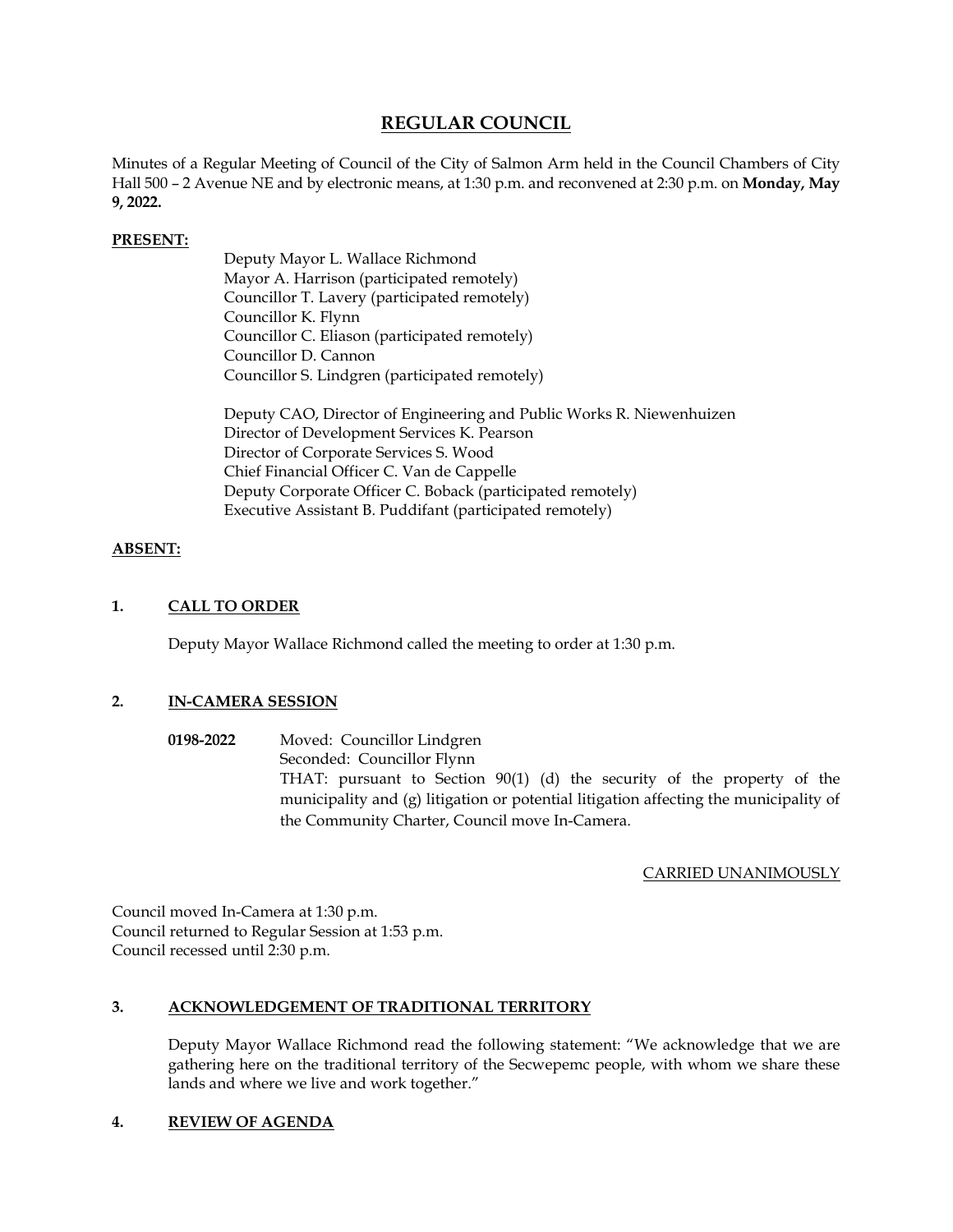# **5. DISCLOSURE OF INTEREST**

Councillor Flynn declared a conflict of interest with Item 9.2 as the applicant is a client of his firm.

Deputy Mayor Wallace Richmond declared a conflict of interest with Item 14.1 as Salmon Arm Economic Development Society is a client of her firm.

# **6. CONFIRMATION OF MINUTES**

# **1. Regular Council Meeting Minutes of April 25, 2022**

**0199-2022** Moved: Councillor Eliason Seconded: Councillor Lavery THAT: the Regular Council Meeting Minutes of April 25, 2022, be adopted as circulated.

# CARRIED UNANIMOUSLY

# **7. COMMITTEE REPORTS**

# **1. Development and Planning Services Committee Meeting Minutes of May 2, 2022**

 **0200-2022** Moved: Councillor Cannon Seconded: Councillor Lindgren THAT: the Development and Planning Services Committee Meeting Minutes of May 2, 2022 be received as information.

# CARRIED UNANIMOUSLY

# **2. Active Transportation Task Force Meeting Minutes of May 2, 2022**

**0201-2022** Moved: Mayor Harrison Seconded: Councillor Lavery THAT: the Active Transportation Task Force Meeting Minutes of May 2, 2022 be received as information.

# CARRIED UNANIMOUSLY

# **3. Agricultural Advisory Committee Meeting Minutes of April 13, 2022**

**0202-2022** Moved: Councillor Lavery Seconded: Councillor Cannon THAT: the Agricultural Advisory Committee Meeting Minutes of April 13, 2022 be received as information.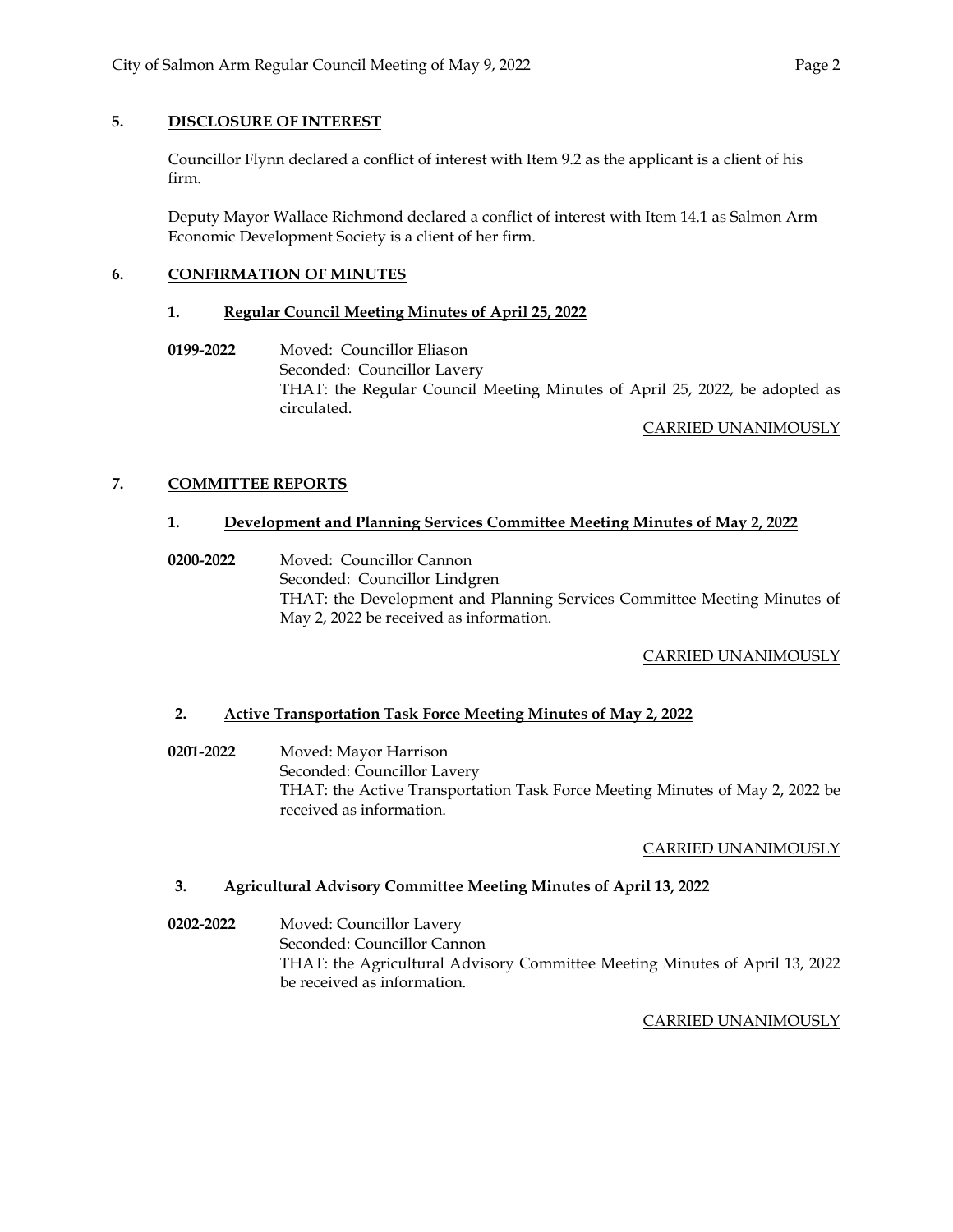# **7. COMMITTEE REPORTS - continued**

## **4. Community Heritage Commission Meeting Minutes of April 4, 2022**

**0203-2022** Moved: Mayor Cannon Seconded: Councillor Flynn THAT: the Community Heritage Commission Meeting Minutes of April 4, 2022 be received as information.

# CARRIED UNANIMOUSLY

## **5. Downtown Parking Commission Meeting Minutes of April 26, 2022**

**0204-2022** Moved: Councillor Eliason Seconded: Councillor Flynn THAT: the Downtown Parking Commission Meeting Minutes of April 26, 2022 be received as information.

## CARRIED UNANIMOUSLY

# **5. Greenways Liaison Committee Meeting Minutes of April 7, 2022**

**0205-2022** Moved: Councillor Flynn Seconded: Councillor Eliason THAT: the Greenways Liaison Committee Meeting Minutes of April 7, 2022 be received as information.

# CARRIED UNANIMOUSLY

# **8. COLUMBIA SHUSWAP REGIONAL DISTRICT UPDATE**

### **9. STAFF REPORTS**

### **1. Director of Engineering & Public Works – Tender Award - 2022 Paving Program**

**0206-2022** Moved: Councillor Eliason Seconded: Councillor Lavery THAT: Council award the 2022 Paving Program Contract to Okanagan Aggregates Ltd., in accordance with the unit prices specified in their Tender, (incorporating a 12% Variance Threshold Reduction) for a total amount of One Million Five Hundred Ninety Five Thousand Three Hundred and Ninety Six Dollars (\$1,595,396.00) plus taxes as applicable.

### CARRIED UNANIMOUSLY

Councillor Flynn declared a conflict and left the meeting at 2:40 p.m.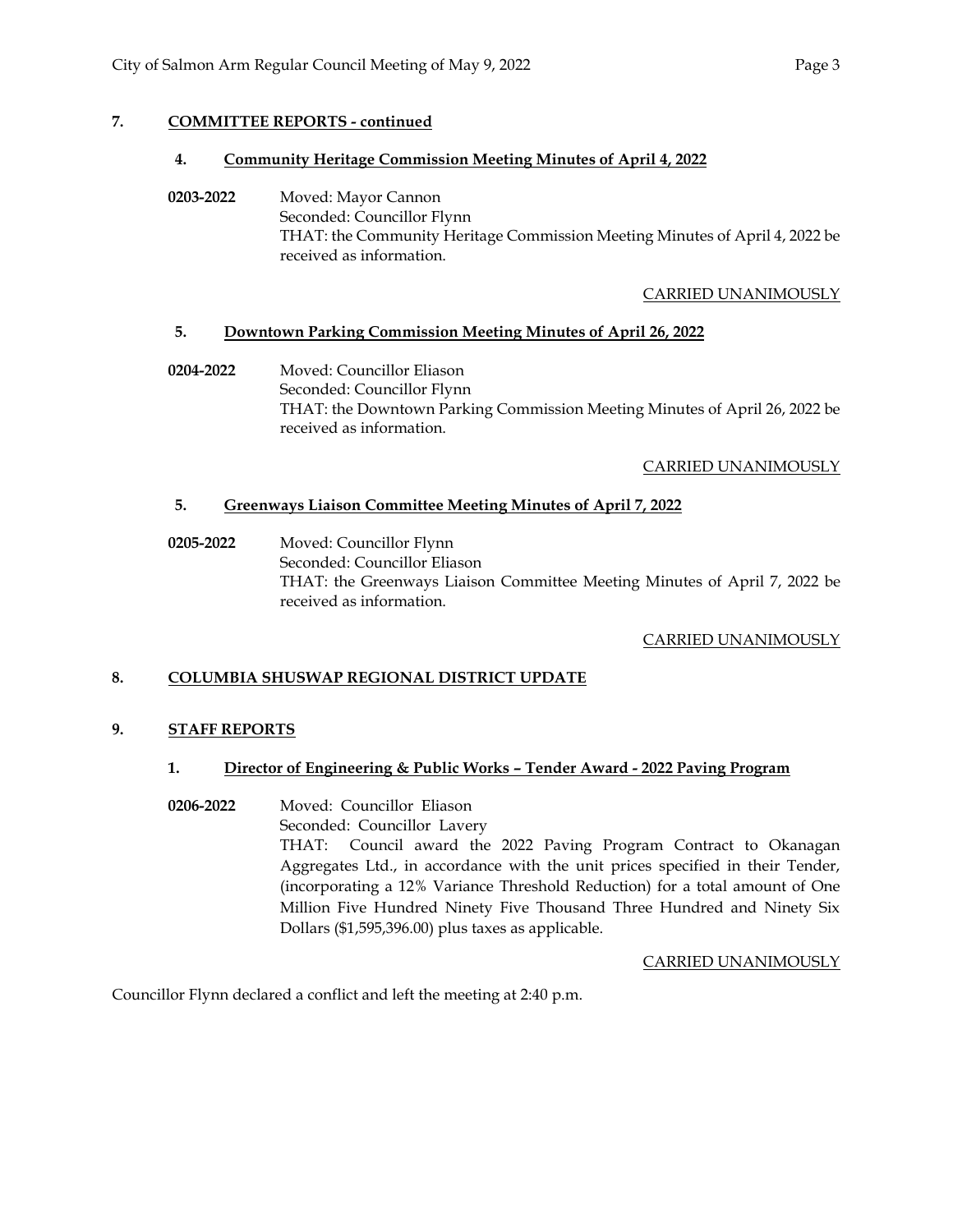## **9. STAFF REPORTS - continued**

## **2. Director of Development Services - Agricultural Land Commission Application No. ALC-413 [Birch Haven Farms Ltd./Browne Johnson Land Surveyors; 3710 and 3280 10 Avenue SW; Subdivision]**

**0207-2022** Moved: Councillor Cannon Seconded: Councillor Lavery THAT: Agricultural Land Commission Application No. ALC. 413 be authorized for submission to the Agricultural Land Commission.

# CARRIED UNANIMOUSLY

Councillor Flynn returned to the meeting at 2:42 p.m.

# **3. Manager of Permits & Licensing - Permanent Patio Application [Tanto Latte; Crimi, S.; 1481 10 Avenue SW]**

**0208-2022** Moved: Councillor Flynn Seconded: Councillor Cannon THAT: Council of the City of Salmon Arm has no objection to the creation of a permanent licensed patio at 1481 – 10 Ave. SW for Tanto Latte (307864);

> AND THAT: Council of the City of Salmon Arm is opting out of the comment and public consultation process.

# CARRIED UNANIMOUSLY

## **4. Director of Engineering & Public Works - Temporary Sidewalk Cafés for Stillfood Bistro and Weekends Restaurant 321 & 371 Alexander St NE**

### **0209-2022** Moved: Councillor Cannon

Seconded: Councillor Eliason

THAT: Council approve two temporary Street Cafés at the following locations:

- Stillfood Bistro & Cappuccino Bar, 371 Alexander Street; and
- Weekends Restaurant & Lounge, 321 Alexander Street NE;

AND THAT: the installations be allowed to operate from May 1 to October 31, between the hours of 4:30 pm and 10:00 pm;

AND THAT: the approval is subject to completion of an application under the Sidewalk Café Extension program, including fees and proof of insurance;

AND THAT: all safety requirements are met prior to installation;

AND FURTHER THAT: the annual fee per parking stall and cash security deposit are not applicable for this installation.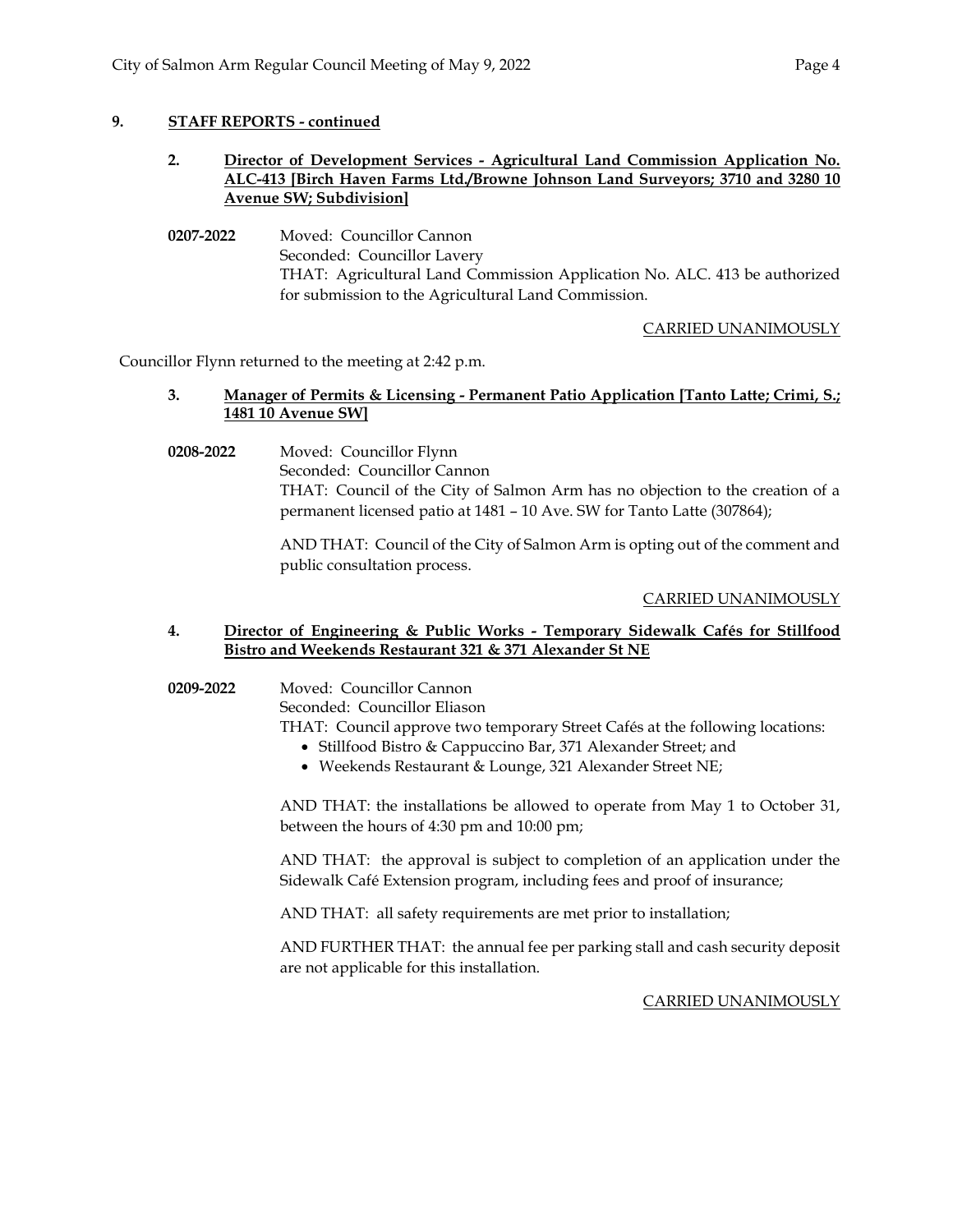# **9. STAFF REPORTS – continued**

# **5. Director of Engineering & Public Works - Filtration Disk Cloth Media – Replacement Purchase**

**0210-2022** Moved: Councillor Lavery Seconded: Councillor Flynn THAT: Council approve the purchase of a new 36 Aqua Aerobic Cloth Media from Waste 'N Watertech Ltd., for the quoted amount of \$13,689.47 plus applicable taxes and shipping;

> AND THAT: the City's Purchasing Policy No. 7.13 be waived in procurement of these works and services to authorize the sole sourcing to Waste 'N Watertech Ltd.

## CARRIED UNANIMOUSLY

## **6. Director of Engineering & Public Works – Water Treatment Plant Low Lift Pump Repair**

**0211-2022** Moved: Councillor Lindgren

Seconded: Councillor Cannon

THAT: Council approve the repair of an existing 150 HP Flygt Low Lift Pump for the Water Treatment Plant from Electric Motors & Pump Service Ltd., (EMPS) for the quoted total price of \$25,000.00 plus taxes as applicable;

AND THAT: the 2022 Budget contained in the 2022-2026 Financial Plan be amended to reflect funding for the Low Lift Pump repairs in the amount of \$25,000.00 funded from the Water Future Expenditure Reserves;

AND FURTHER THAT: the City's Purchasing Policy No. 7.13 be waived in the procurement of the repairs to the Low Lift Flygt Pump to authorize sole sourcing of same to EMPS.

# CARRIED UNANIMOUSLY

# **10. INTRODUCTION OF BYLAWS**

# **11. RECONSIDERATION OF BYLAWS**

# **1. City of Salmon Arm Zoning Amendment Bylaw No. 4447 [ZON-1201; Shott, B.; 830 30 Street SE; R-1 to R-8] – Final Reading**

**0212-2022** Moved: Councillor Canon Seconded: Councillor Lindgren THAT: the bylaw entitled City of Salmon Arm Zoning Amendment Bylaw No. 4447 be read a final time.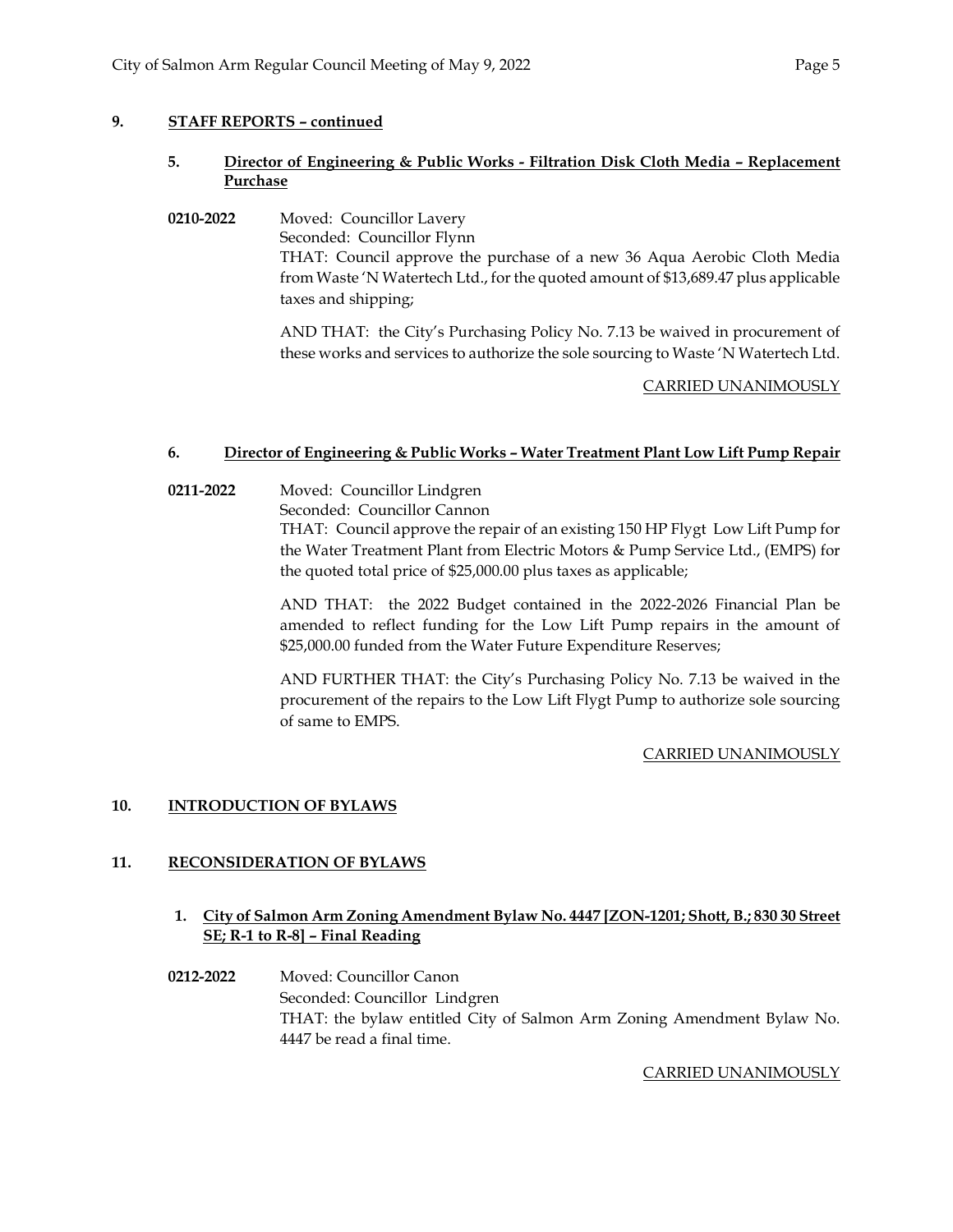# **12. CORRESPONDENCE**

**1. Informational Correspondence** 

# **4. T. Vicars, Swim Meet Manager, Salmon Arm Sockeyes – letter dated April 26, 2022 – Approval for onsite RV camping at the Salmon Arm Recreation Centre for the 2022 Sockeye swim meet**

**0213-2022** Moved: Councillor Cannon Seconded: Councillor Flynn THAT: Council approve camping for a maximum of twenty (20) self contained RV units at the east parking lot adjacent to the SASCU Recreation Centre parking lot for the Salmon Arm Sockeyes Swim Club Annual Swim Meet from June 10 – 12, 2022, subject to the provision of adequate liability insurance, supervision and clean-up following the event.

# CARRIED UNANIMOUSLY

- **8. L. Chisholm, Project Coordinator, Secwépemc Landmarks Project and S. Witzky, Councillor Adams Lake Indian Band – email dated April 12, 2022 – Secwépemc Landmarks Unveiling Celebration June 25, 2022 Marine Peace Park**
- **0214-2022** Moved: Councillor Lindgren Seconded: Councillor Lavery THAT: Council authorize the Secwepemc Landmark Project team to host the sculpture unveiling celebration at Marine Peace Park on June 25, 2022 subject to the provision of adequate liability insurance.

# CARRIED UNANIMOUSLY

## **7. K. Jensen, Chair, Shuswap Community Foundation Organizing Committee – email dated May 3, 2022 – A Gathering of Gratitude event**

**0215-2022** Moved: Councillor Lindgren Seconded: Councillor Flynn THAT: a Council representative will attend the Shuswap Community Foundation Marine Park Event on June 4, 2022 to bring greetings.

# CARRIED UNANIMOUSLY

# **6. C. Langenfeld, Executive Director, Shuswap Hospice Society – letter dated May 4, 2022 – Marine Peace Park Sandcastle**

**0216-2022** Moved: Councillor Lavery Seconded: Councillor Flynn THAT: Council authorize the Shuswap Hospice Society to use Marine Peace Park in the summer of 2022 to host their sandcastle event subject to determination of the time frame in conjunction with staff and the provision of adequate liability insurance.

# **13. NEW BUSINESS**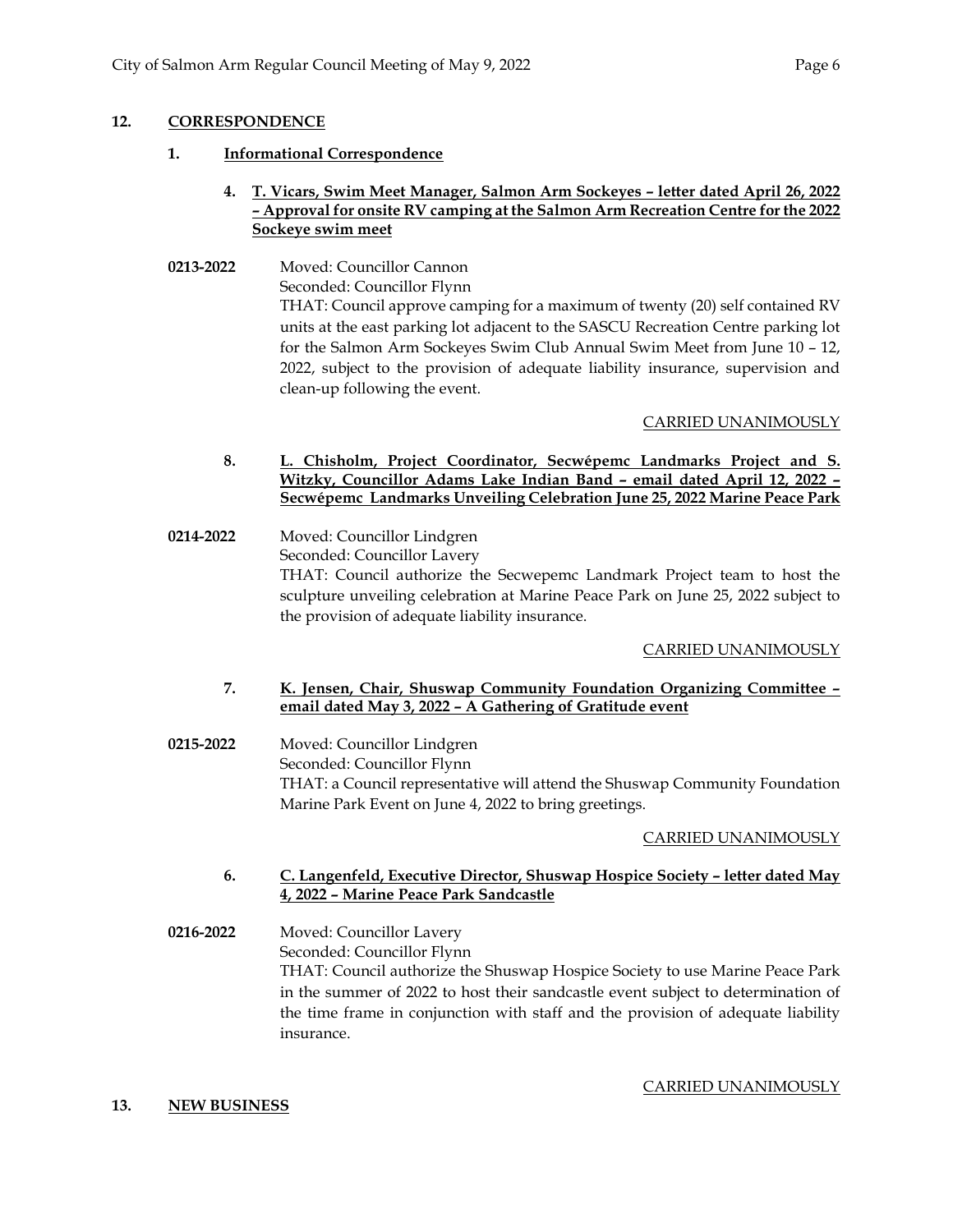# **14. PRESENTATIONS**

Deputy Mayor Wallace Richmond declared a conflict and left the meeting at 3:29 p.m. Councillor Flynn assumed the chair.

# **1. Lana Fitt, Economic Development Manager – Salmon Arm Economic Development Society Update**

L. Fitt, Economic Development Manager, provided Salmon Arm Economic Development update and was available to answer questions from Council.

Deputy Mayor Wallace Richmond returned to the meeting at 3:52 p.m. and assumed the chair.

# **15. COUNCIL STATEMENTS**

# **6. SALMON ARM SECONDARY YOUTH COUNCIL**

# **17. NOTICE OF MOTION**

# **18. UNFINISHED BUSINESS AND DEFERRED / TABLED ITEMS**

# **1. Deferred Motion April 25, 2022 Regular Council Meeting - J. Reimer, Salmon Arm Mennonite Church – email dated April 12, 2022 – Rental of Blackburn Park Ball Diamond July 28 - 31, 2022 for a tent meeting**

**0190-2022** Moved: Councillor Lavery Seconded: Councillor Flynn THAT: Council authorize the Salmon Arm Mennonite Church to hold tent meetings from July 28 to 31, 2022 at Blackburn Park., subject to the provision of adequate liability insurance and confirmation from the Shuswap Recreation Society and user groups that no activities are being held during these dates.

DEFEATED

Mayor Harrison, Deputy Mayor Wallace Richmond, Councillors Eliason, Lavery, Lindgren, Cannon and Flynn Opposed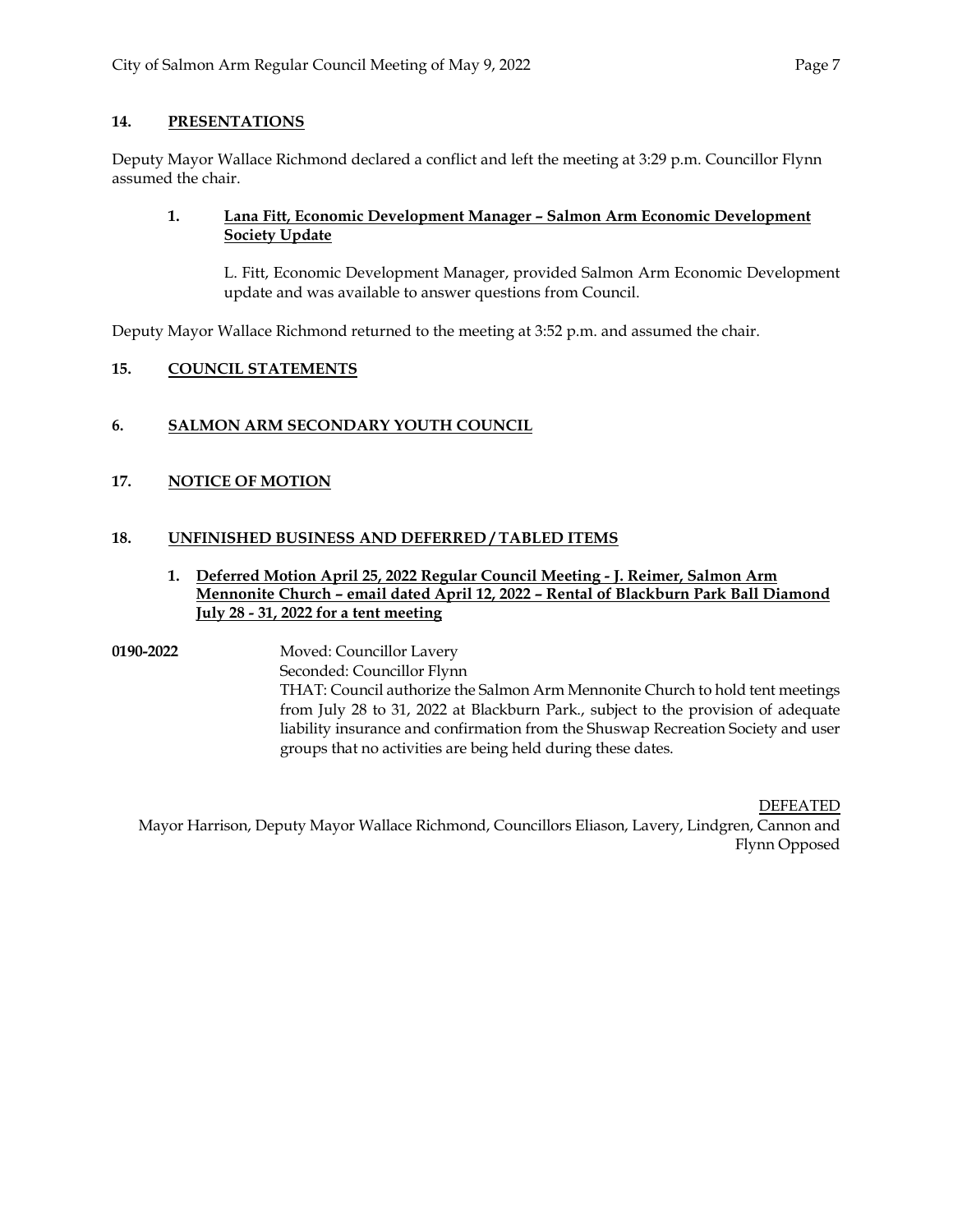## **19. OTHER BUSINESS**

# **1. Non-Gendered Washrooms [Councillor Lindgren's Notice of Motion from April 25, 2022 Regular Council Meeting]**

**0218-2022** Moved: Councillor Lindgren Seconded: Councillor Lavery WHEREAS it is recognized that gender is not binary and may occur on a spectrum and may be fluid;

> AND WHEREAS discrimination based on gender is harmful to the mental and physical health of non-binary, transgender, two spirit, gay, lesbian, and gender fluid individuals causing an increased risk of self-harm, suicide, depression and body shame than cisgender individuals;

> AND WHEREAS access to a safe, gender appropriate washroom is a basic human need inherent to a person's dignity:

> THEREFORE be it resolved that the City of Salmon Arm work toward making all single stall washrooms within its jurisdiction non-gendered.

> > CARRIED UNANIMOUSLY

## **14. PRESENTATIONS - continued**

## **2. Staff Sergeant West, Salmon Arm RCMP Detachment – Quarterly Policing Report January 2022 to March 31, 2022**

S/Sgt West, RCMP Detachment, provided the Quarterly Policing Report January 2022 to March 31, 2022 and was available to answer questions from Council.

# **20. QUESTION AND ANSWER PERIOD**

Council held a Question and Answer session with the members of the public present.

The Meeting recessed at 4:31 p.m. The Meeting reconvened at 7:00 pm.

### **PRESENT:**

Deputy Mayor L. Wallace Richmond Mayor A. Harrison (participated remotely) Councillor C. Eliason (participated remotely) Councillor D. Cannon Councillor K. Flynn Councillor S. Lindgren (participated remotely) Councillor T. Lavery (participated remotely)

Director of Engineering and Public Works R. Niewenhuizen Director of Development Services K. Pearson Director of Corporate Services S. Wood Deputy Corporate Officer C. Boback Executive Assistant B. Puddifant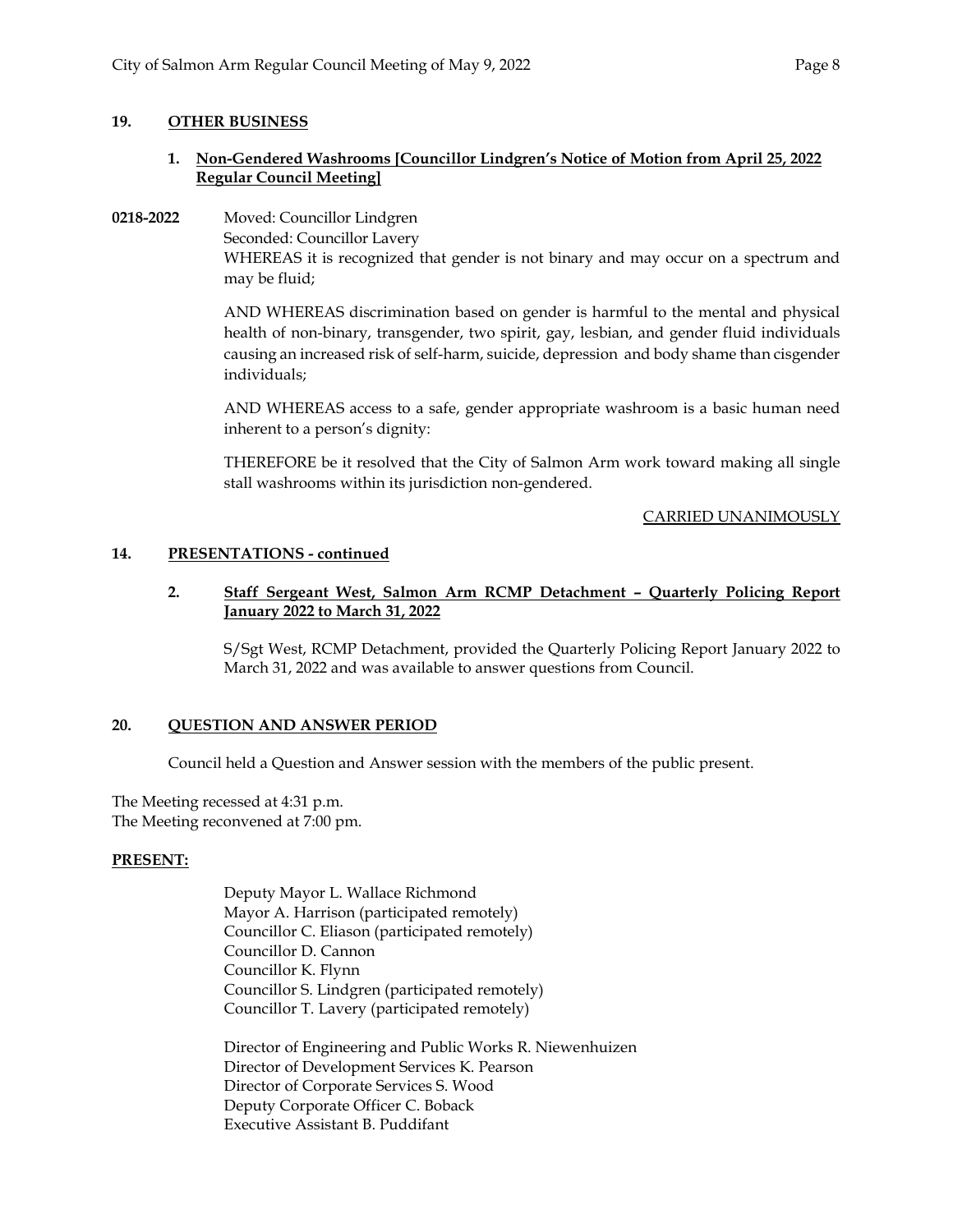## **ABSENT:**

### **21. DISCLOSURE OF INTEREST**

### **22. HEARINGS**

## 1. **Development Variance Permit Application No. VP-553 [Chursky, M. & R.; 580 Old Auto Road SE; Setback requirements]**

**0219-2022** Moved: Councillor Lavery Seconded: Mayor Harrison

> THAT: Development Variance Permit No. VP-553 be authorized for issuance for Lot 1, Section 14, Township 20, Range 10, W6M, KDYD, Plan 14206 to vary Zoning Bylaw No. 2303 as follows:

> Section 6.10.4 Exterior Side Parcel Line Setback reduction from 6.0 m to 0.9 m to facilitate construction of a deck addition on this property.

The Director of Development Services explained the proposed Variance Permit Application.

M. Chursky, the applicant, spoke to the variance request and was available to answer questions.

Submissions were called for at this time.

Following three calls for submissions and questions from Council, the Hearing was closed at 7:04 p.m.

### CARRIED UNANIMOUSLY

## 2. **Temporary Use Permit Application No. TUP-16 [Salmon Arm Folk Music Society/Thompson, J., B. & S./De Dood, J. & J.; 550 10 Avenue SW/1300 10 Street SW/690 10 Avenue SW; Temporary Camping for Roots and Blues Festival]**

**0220-2022** Moved: Councillor Flynn Seconded: Councillor Cannon THAT: Temporary Use Permit No. TUP 16 be issued for:

- 1) Lot 1, Section 11, Township 20, Range 10, W6M, KDYD, Plan 27414 (550 - 10 Avenue SW);
- 2) Parcel B (Plan B5839) of the NW ¼ of Section 11, Township 20, Range 10, W6M, KDYD (690 - 10 Avenue SW); and
- 3) Lot 1, Section 11, Township 20, Range 10, W6M, KDYD, Plan 4279 except Parcel A on Plan B7061, Plans 29487 and 42166 (1300 - 10 Street SW);

AND THAT: TUP 16 permits the temporary use of campgrounds as shown in Appendix 4 and in accordance with the following:

> 1) The total number of tent or recreational vehicle sites on the subject properties shall not exceed 750;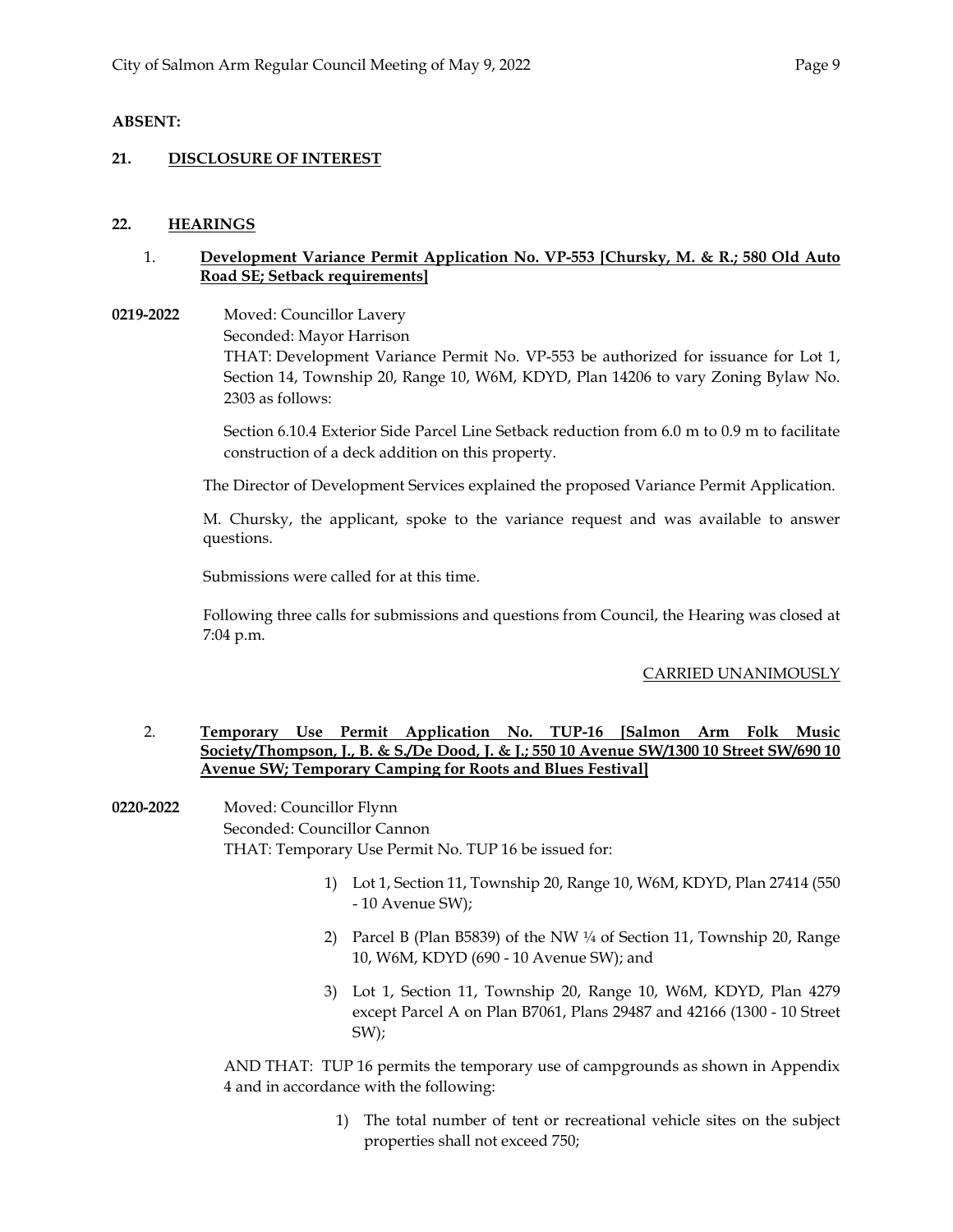## **22. HEARINGS – continued**

# 2. **Temporary Use Permit Application No. TUP-16 [Salmon Arm Folk Music Society/Thompson, J., B. & S./De Dood, J. & J.; 550 10 Avenue SW/1300 10 Street SW/690 10 Avenue SW; Temporary Camping for Roots and Blues Festival]**

- 2) Check-in stations are to be setback appropriately from each entrance, ideally to provide a minimum queuing distance of 100 metres (15 vehicles);
- 3) Plumbing Permit issuance by the City's Building Department is required prior to the commencement of the Roots and Blues Festival;
- 4) Approval of a Fire Safety Plan by the City's Fire Department;
- 5) Approval of a Security Plan by the RCMP;
- 6) Non-Farm Use approval from the Agricultural Land Commission (ALC); and
- 7) TUP 16 is valid for a two week period during the month of August for the years 2022, 2023 and 2024, with camping limited to a maximum seven day time period during the Roots and Blues Festival.

The Director of Development Services explained the proposed Temporary Use Permit Application.

Submissions were called for at this time.

Following three calls for submissions and questions from Council, the Hearing was closed at 7:09 p.m.

# CARRIED UNANIMOUSLY

## 3. **Temporary Use Permit Application No. TUP-17 [Page, L. & D.; 460 10 Avenue SW; Temporary Camping for Roots and Blues Festival]**

# **0221-2022** Moved: Councillor Lindgren

Seconded: Councillor Cannon

THAT: Temporary Use Permit No. TUP 17 be issued for Lot 2, Section 11, Township 20, Range 10, W6M, KDYD, Plan 27414 the temporary use of the subject property for a campground as shown in Appendix 3 and in accordance with the following terms and conditions:

- 1) The total number of tent or recreational vehicle sites on the subject property shall not exceed 100;
- 2) Plumbing Permit issuance by the City's Building Department is required prior to the commencement of the Roots and Blues Festival;
- 3) Approval of a Fire Safety Plan by the City's Fire Department;
- 4) Approval of a Security Plan by the RCMP; and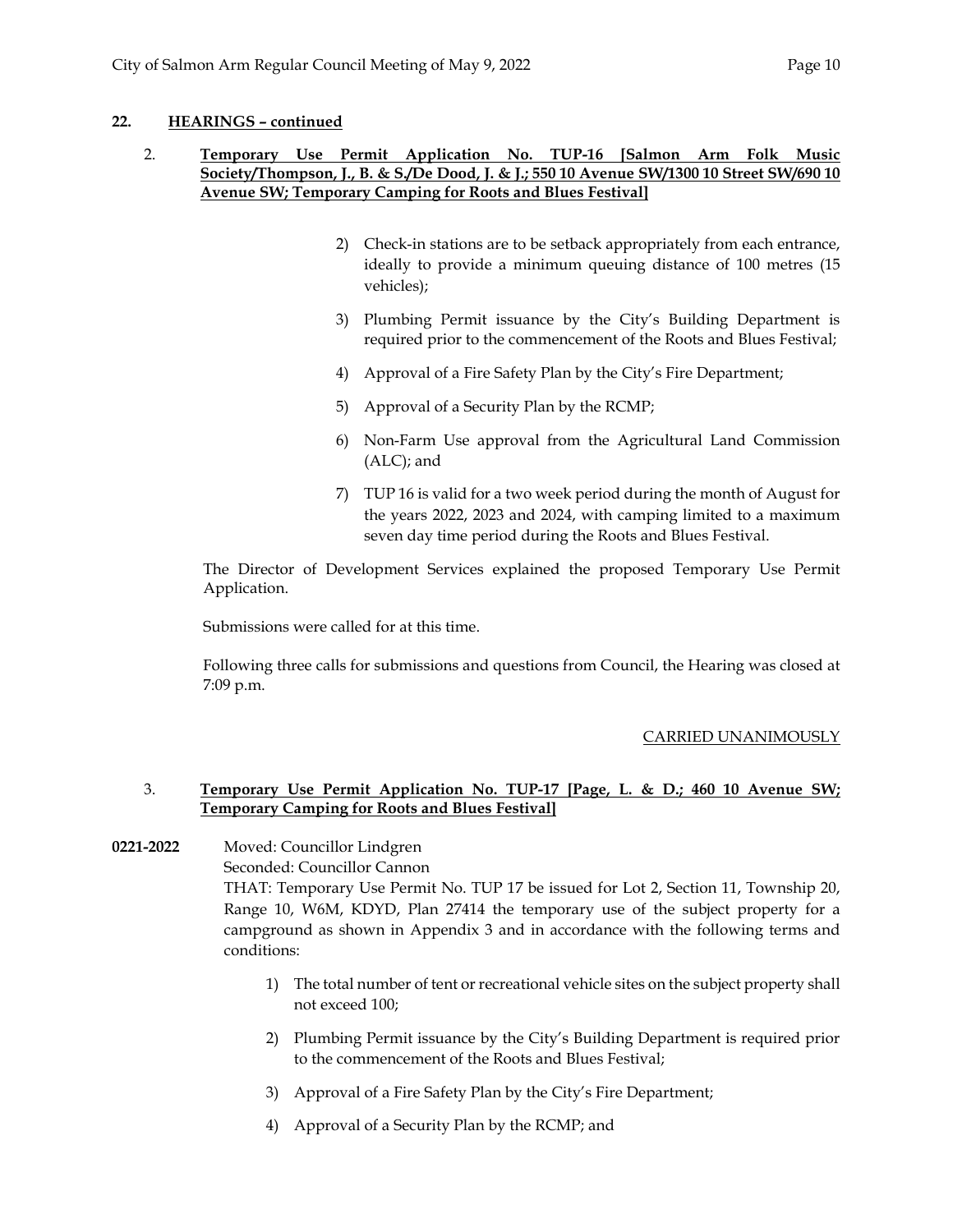## **22. HEARINGS – continued**

## 3. **Temporary Use Permit Application No. TUP-17 [Page, L. & D.; 460 10 Avenue SW; Temporary Camping for Roots and Blues Festival]**

5) TUP 17 is valid for a two week period during the month of August for the years 2022, 2023 and 2024, with camping limited to a maximum seven day time period during the Roots and Blues Festival.

Director of Development Services explained the proposed Temporary Use Permit Application.

L. Page, the applicant, spoke to the temporary use permit request and was available to answer questions.

Submissions were called for at this time.

Following three calls for submissions and questions from Council, the Hearing was closed at 7:20 p.m.

# CARRIED UNANIMOUSLY

## 4. **Development Permit Application No. DP-429 [Terra Civis Inc./Heydewerk Homes Ltd.; 1017 10 Avenue SE and 981 12 Street SE; Residential]**

### **0222-2022** Moved: Councillor Cannon

Seconded: Councillor Lindgren

THAT: Development Permit No. DP-429 be authorized for issuance for Lot 2, Sections 13 and 14, Township 20, Range 10, W6M, KDYD, Plan KAP87228 (1017 – 10 Avenue SE) and Lot 2, Section 13, Township 20, Range 10, W6M, KDYD, Plan KAP82683 Except Plan EPP94805 (981 – 12 Street SE) in accordance with the drawings dated March 25, 2022 and attached in Appendix 6 of the staff report dated April 19, 2022;

AND THAT: Development Permit No. DP-429 include the following variance to Zoning Bylaw No. 2303:

Section 9.4 – increase the maximum height of a principal building from 10.0 metres (32.8 feet) to 10.6 metres (34.8 feet) in accordance with the attached drawings in the staff report dated April 7, 2022;

AND FURTHER THAT: Issuance of Development Permit No. DP-429 be withheld subject to:

- 1. Revisions to the landscape plan to the satisfaction of City staff to include an additional 16 fire smart landscape trees; and
- 2. Receipt of an Irrevocable Letter of Credit in the amount of 125% of a landscaper's estimate for completion of the landscape plan and installation of fencing.

The Director of Development Services explained the proposed Development Variance Permit Application.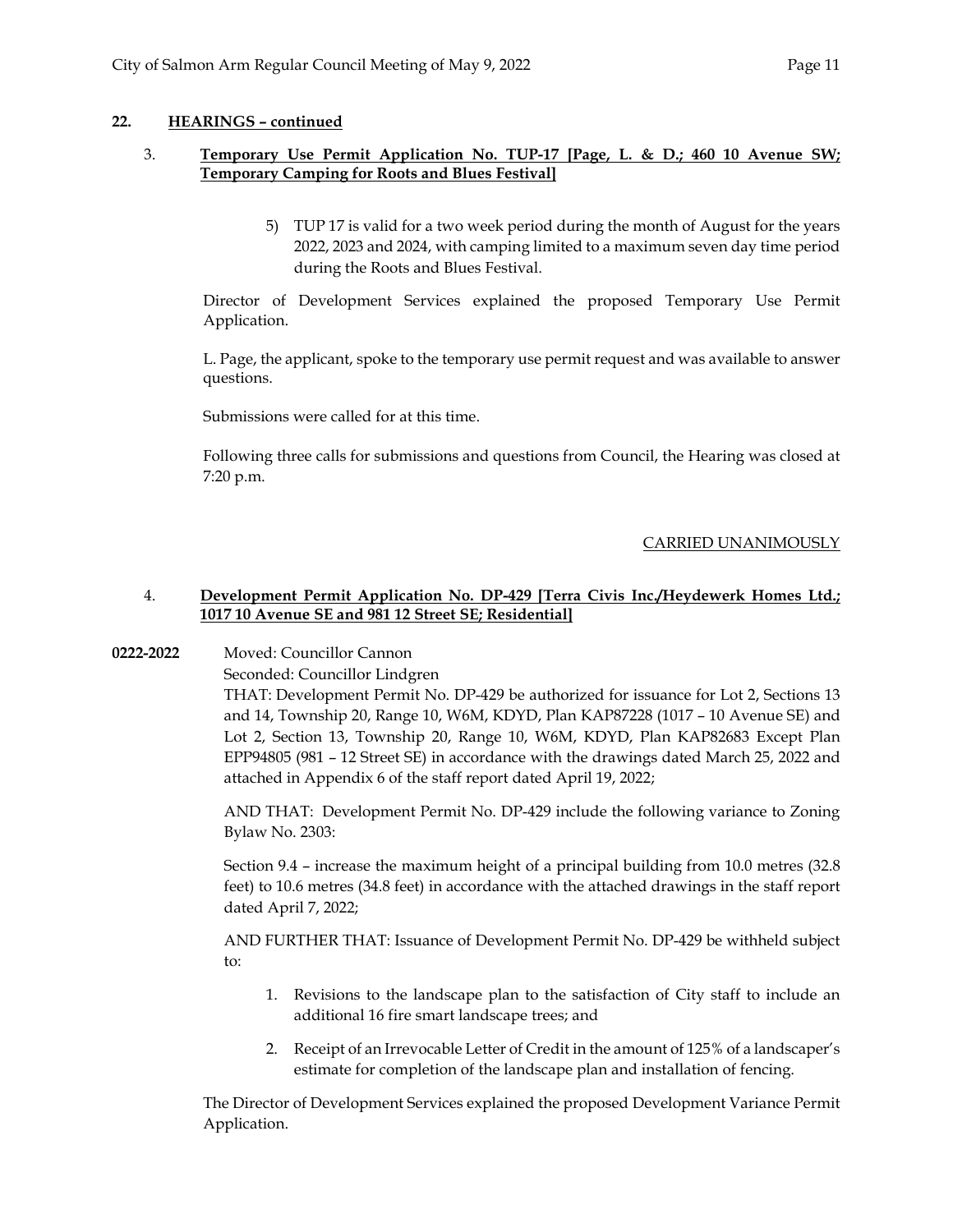# **22. HEARINGS – continued**

## 4. **Development Permit Application No. DP-429 [Terra Civis Inc./Heydewerk Homes Ltd.; 1017 10 Avenue SE and 981 12 Street SE; Residential]**

R. Heyde, Heydewerk Homes Ltd., the agent, spoke to the development permit request and was available to answer questions.

Submissions were called for at this time.

J. Pufferhill, 1021 12 Ave SE raised concerns about the lack of communication with the developer, removal of trees, reduced privacy and damage to property.

### Amendment:

Moved: Councillor Flynn Seconded: Councillor Eliason THAT: Development Permit No. DP-429 include the following variance to Zoning Bylaw No. 2303:

- 1. Revisions to the landscape plan, including fencing, to the satisfaction of City staff, at a height of 2.44 m (8 ft.) along the entire southern parcel boundary adjacent to Lot 2, Plan 14514 (1021 12 Ave. SE); and
- 2. Revisions to the landscape plan, including fencing, to the satisfaction of City staff, for a maximum fencing height of 2.44 m (8 ft.) along the remaining parcel boundaries.

### CARRIED UNANIMOUSLY

Following three calls for submissions and questions from Council, the Hearing was closed at 7:48 p.m.

Motion as amended:

### CARRIED UNANIMOUSLY

### **23. STATUTORY PUBLIC HEARINGS**

## **1. Official Community Plan Amendment Application No. OCP4000-48 [Canzea Developments Ltd.; 1141 18 Street NE; MR to HR]**

The Director of Development Services explained the proposed Official Community Plan Amendment Application.

Submissions were called for at this time.

K. Atkins – email dated May 7, 2022 – OCP4000-48/ZON-1233

G. & N. Canzea – letter dated April 25, 2022– OCP4000-48/ZON-1233

M. Smith – letter dated May 5, 2022 - OCP4000-48/ZON-1233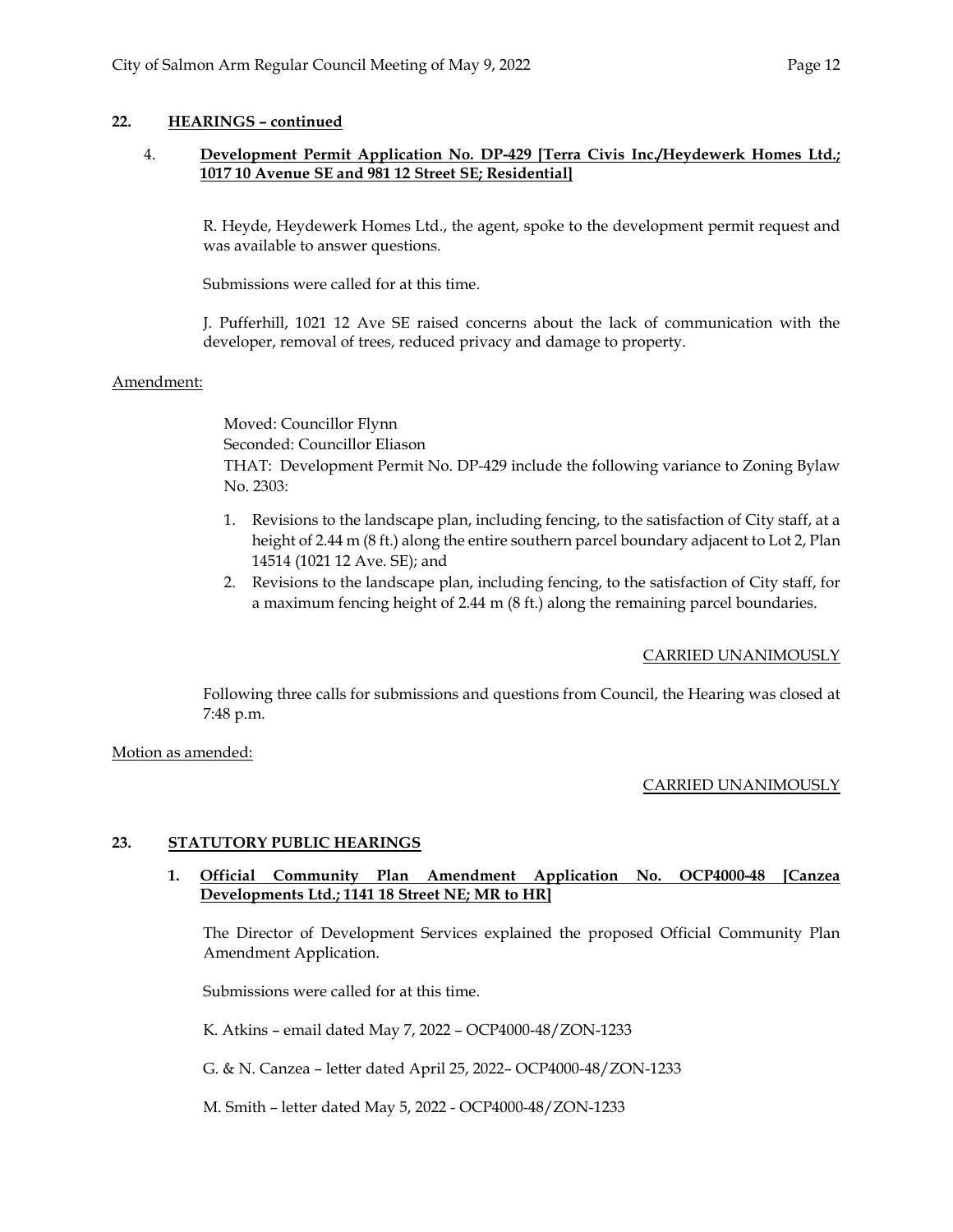## **23. STATUTORY PUBLIC HEARINGS - continued**

## **1. Official Community Plan Amendment Application No. OCP4000-48 [Canzea Developments Ltd.; 1141 18 Street NE; MR to HR]**

G. Richardson, Canzea Developments Ltd., the applicant, was available to answer questions from Council.

C. Guiver, 1491 18 St NE raised concerns about the height of structure, geotechnical issues, water pressure, parking and landscaping.

R. Hirtle, 1410 18 St NE raised concerns about site lines and commented that a full OCP review should be conducted.

J. Ragsdae, 1140 18 St NE raised concerns about parking, safety, traffic flow and OCP neighborhood consistency.

D. Arychuk, 1140 16 St NE raised concerns about traffic, lack of greenspace, parking, safety, water pressure and loss of wildlife in the area.

R. Keetch, 1760 11 Ave NE is not opposed to the development but has concerns with the lack of greenspace and additional upgrades to surrounding roads that need to be addressed.

M. Smith, 1190 18 St NE referred to his submitted letter and was available to answer questions from Council.

Following three calls for submissions and questions from Council, the Public Hearing was closed at 8:43 p.m. followed by comments from Council.

# **2. Zoning Amendment Application No. ZON-1233 [Canzea Developments Ltd.; 1141 18 Street NE; R-4 to R-5] (***See Item 23.1 for Staff Report)*

The Director of Development Services explained the proposed Zoning Amendment Application.

Submissions were called for at this time.

G. Richardson, Canzea Developments Ltd., the applicant, was available to answer questions from Council.

Following three calls for submissions and questions from Council, the Public Hearing was closed at 8:47 p.m. followed by comments from Council.